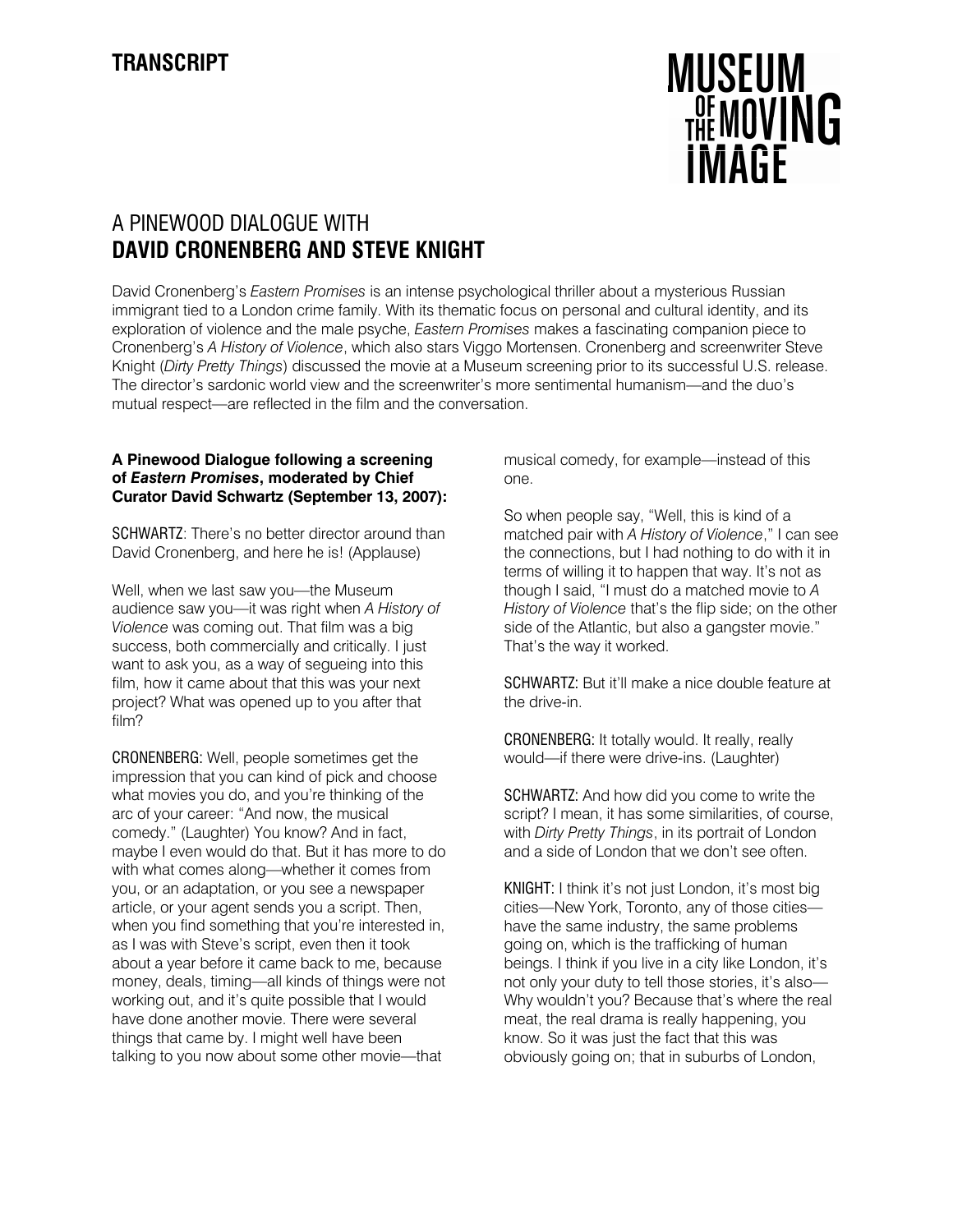there are people who are living in slavery now. If that's your starting point, then you know that you've got real drama there. So that was the reason.

SCHWARTZ: Was there anything in particular that drew you to this script and made you want to do it as a film?

CRONENBERG: Steve [Knight] paid me a lot of money under the table, and I am very susceptible to bribery. (Laughter) Likewise, Viggo [Mortensen]; he can't get work, you know, so  $l...$ (Laughter)

No; Toronto prides itself on being a multicultural city, and so does London. That intrigued me, because it's in opposition to the American theory of the melting pot, where you come to America and you become an American; you give up a lot of your national, original identity. In London and Toronto, there's the theory that you can somehow come together and maintain your culture—and there are good and bad sides to both of those concepts, really.

So what you've got in London, and in Steve's script, is this kind of mini criminal globalization going on. You couple that with the rise of a very raw, primitive form of capitalism coming out of Eastern Europe, now that Communism has fallen. The combination is very volatile, very interesting. All of these cultures—you know, we have Chechens, Azerbaijanis, Turks and Russians and so on—trying to work together, but at the same time, they have these thousand-year-old enmities and hostilities, and so they never trust each other. So it's a really rich texture; and of course, Steve's dialogues and characters were wonderful.

SCHWARTZ: Wasn't the poisoning of the spy, former spy—by Putin, ostensibly—going on at that time, when you were [filming]?

CRONENBERG: Our production did that. (Laughter) When we started, the Russian mob in London was a very obscure topic, and we thought there should be some way of… (Laughter) No; but in fact, that started to happen halfway through our shoot. Literally half a block from my front door, where I was renting an apartment in London—and Viggo's and Vincent Cassel, as well—there was a building owned by the Russian oligarch Berezovsky, who has a big feud with President Putin. We walked by there every day, and suddenly there were cops in hazmat suits, and forensic vans finding traces of polonium radiation there because Litvinenko had been there. So we were very hot. We were radioactively hot, in fact.

SCHWARTZ: Could you talk a bit about the process of the collaboration, or how the script developed? What was, say, added to it or changed?

KNIGHT: Well, the great thing about working with David is that he has a hawk eye for things that won't work, and also an instinct for what would work. So when we first sat down to discuss the script, there were elements of it that David instinctively knew would slow things down or wouldn't work. So it was great. As a result of David's sure-handedness, the meetings didn't have to be long. It was sort of like, "Let's do that"—so then I would go away and do it. But also, David gives you the room to fix the problem, as well, you know what I mean? So really, it's an ideal situation.

CRONENBERG: Yes, I found the same. I mean, you can often have writers who are very protective of their material—because it's theirs, and no other reason; not necessarily because it works—and you get a whole ego thing going on there. It can be quite messy. But Steve was not like that. In fact, he was very excited to develop the script, because it hadn't really gotten very far developed. It sort of had languished at BBC Films for quite some time. In fact, I think you wrote *Dirty Pretty Things* before it…?

KNIGHT: It was sort of consecutive. I started to write this just about when *Dirty Pretty Things* was being taken into production.

CRONENBERG: So that movie got made a couple years ago, and this script just was lying around. So he never got a chance to get his hands on it and really start to work with it as though it was going to get made. Once the production is there and you say, "Okay, we're making this movie," then things get intense, and they get real.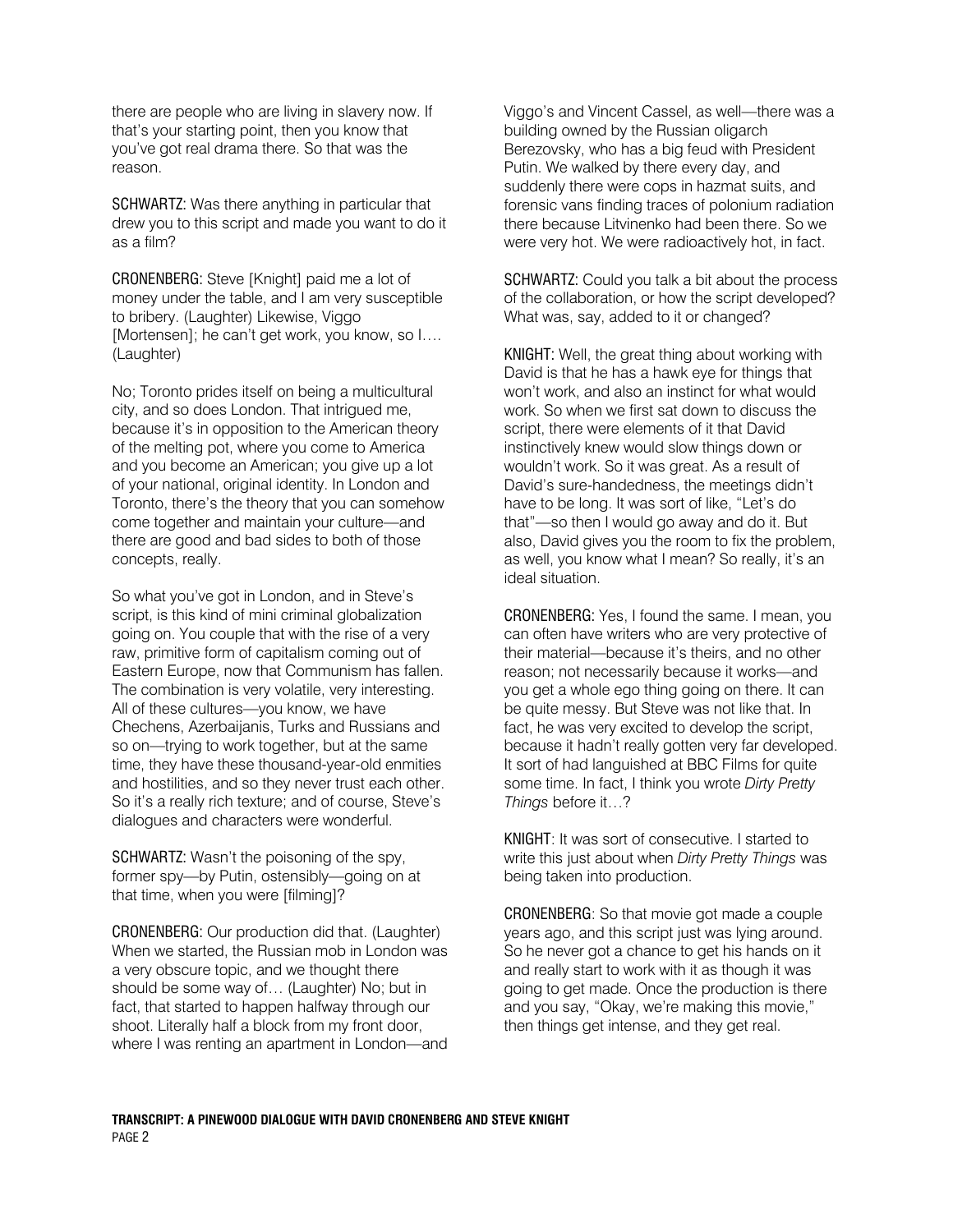SCHWARTZ: The opening scenes are so concise and strong. There are not actually a great number of violent scenes, though they make an impression, and you have this very violent opening. Then this theme of birth is introduced; but birth itself is violent in the next scene.

KNIGHT: I mean, in writing the opening scene, what I wanted to do was to take a very conventional gangster scenario—which is an execution, an execution in a barber shop—and then having established that, then everything should be *not* what you're expecting. So to go straight to birth, now there is a birth and death and renewal, and it's Christmas and all of that. I mean, I think those things are there if people want to look for them.

SCHWARTZ: The image of that baby in that second scene is so striking. (Laughs) Was that a special effect?

CRONENBERG: Well, that's a fake baby. That's a silicon baby. I had one lying around, so I thought… (Laughter) You know, well everybody does, don't they? Yes, at one point we thought we would actually show the birth, and I think that was in the script. We tried that a bit, and then I really thought we didn't need to do that, I thought. The baby—it was a special effects baby, and then added to that is a little bit of CG, a little computer work. Just the lips moving, and the eyes moving in a way that was subtle—too subtle to do mechanically, although the breathing was, in fact, mechanical. But it's not just the baby, it's the lighting and the angle of the shot and the makeup on the baby that make it work so well.

SCHWARTZ: Another thing that's very striking—and this is on a second viewing of the film—is the tone. You talked about having things that you don't expect, and there are more scenes of tenderness in this film than maybe struck me on the first viewing. Example: the scene with the prostitutes. After a very brutal scene, there's a very tender scene, and I just wonder if maybe either of you could talk about that.

CRONENBERG: Well, I tried to get rid of all that. (Laughter) But I didn't manage to expunge every moment of tenderness. I tried. (Laughter) My

analysis of Steve, (as he's sitting here, so I can...) No; I think he falls in love with his characters and he has great affection for them, which is one of the great things about the script—and that goes for even the nasty characters. Then it's just a question of not going too far with that. You want to make sure that you don't go over into sentimentality but at the same time, you want to express this affection that you have for even very flawed human beings, because they are human beings.

KNIGHT: I think that it's the fact that there are several characters who sort of deliberately and expressly, and innately—do not show emotion. So that when they do show some emotion, I think it has a great effect. I think in particular, Kirill. I am sort of fond of that character because he's so out of control. I think you don't forgive him for what he does, but part of you understands what he does and why he does it.

SCHWARTZ: Just before opening it up to the audience, I'll ask about the scene that's already become legendary, in a way (which I guess was just a line or two in the script): the fight scene in the sauna. So I guess if both of you could talk about what you had in mind in writing it, what you had envisioned, and then how that…?

KNIGHT: I think it's a masterpiece; I think it's fantastic. And you're quite right; I mean, basically the idea in the script is that here's someone who is naked (and therefore vulnerable), who proves to us that the thing that this character is really best at and really well equipped for is this sort of violence. But then, you know, the execution of it is just amazing.

CRONENBERG: In the original script, he never talked about the towel, you know? Where did it go? Was it on the guy or was it not? (Laughter) So we had to figure that out, Viggo and I. (Laughs)

SCHWARTZ: You have the worst continuity person… (Laughter)

CRONENBERG: Really; yes, yes. No; it was not too detailed a script. And in fact, we did change a few things, I think. In the original script, Steve—once again that tenderness that I so hate!—actually,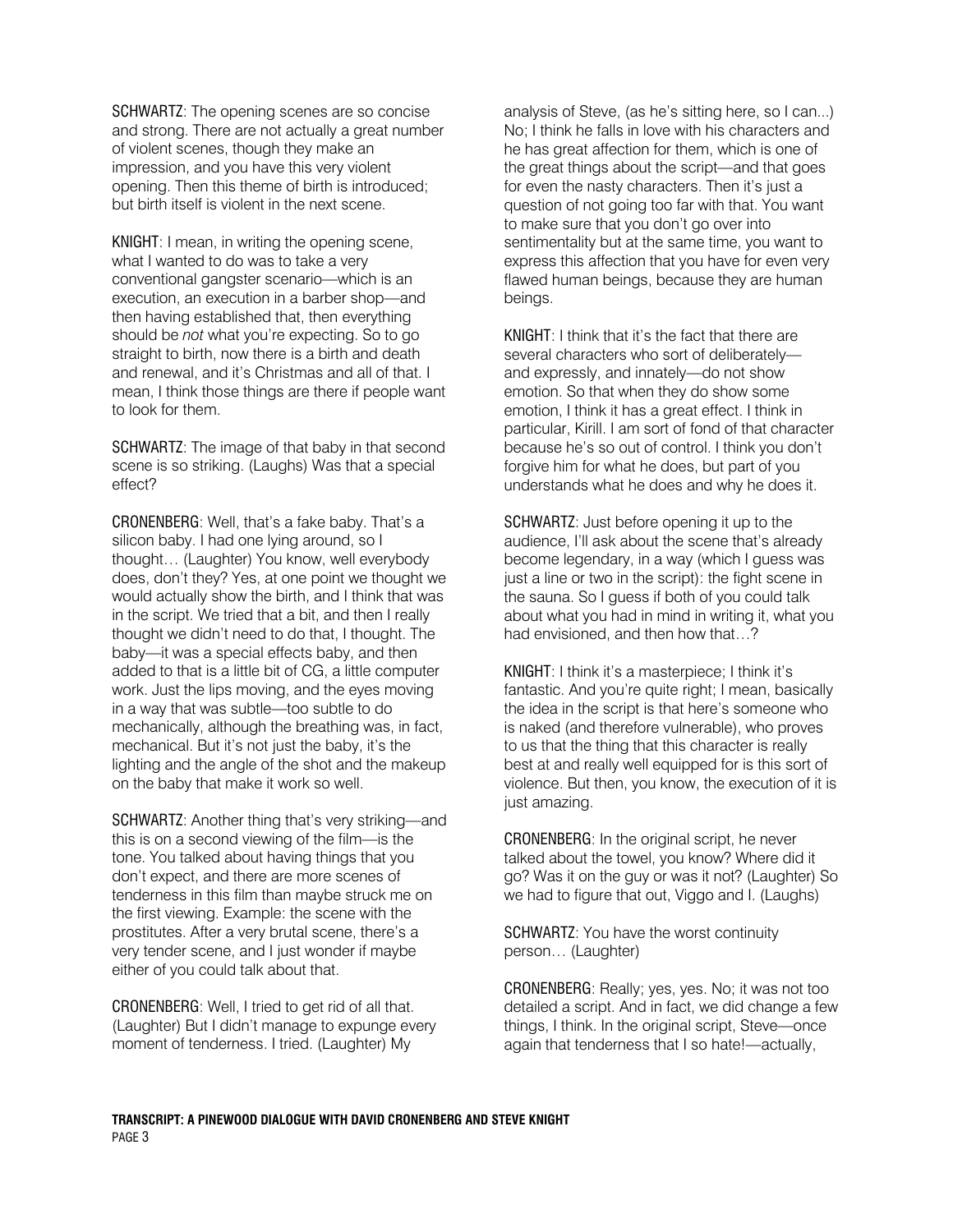the Chechens were not killed, you'll recall. You didn't have them dead, and I said, "They've got to be dead, because they're not going to stop coming after him." (Laughter) So you can't just punch them and make them unconscious, they've got to be dead."

There were a few other things like that, but mostly it had to be worked out in great detail. Really, when you write a script it is broad strokes, mostly, because to put in all the detail that it takes to actually make a movie would take an 800-page script. You know, a script is not even a blueprint, because you can build a house from a blueprint, but you can't build a movie from a script in the same sense. So Steve—wily old character that he is—knows that there's going to be a crew of a hundred people, very enthusiastic, doing research. You know, "What kind of shoes does this gangster wear? What socks? What car does he drive? You know, what kind of sunglasses? And where will the tattoos all be? And what will they represent?" None of that—you know, it would just be too laborious to read. But when you're making a movie, you have to figure all that stuff, figure all of that out.

SCHWARTZ: And I gather Viggo was quite into researching this question about tattoos.

CRONENBERG: Yeah, Viggo is an amazing collaborator. With him, I like to say, you don't just get a solo violin, you get a whole orchestra. He does his own research. He does it in the sweetest, most gentle way, because it's really for him, but he shares it—and if you don't want to look at it, he doesn't mind. He sent me, at a certain point, a book called *Russian Criminal Tattoo*, which was phenomenal—I mean, it was an amazing book—and also a documentary made by a friend of his named Alix Lambert called *The Mark of Cain*, which was shot in maximum security Russian prisons, where you have thirtyfive prisoners in a cell made for four. They literally can not all sit down at the same time, so they have to take turns sitting down. They all talked about their tattoos and this subculture of tattooing in Russian prison that goes back to Czarist days—predates the Soviet Union by a long way and has evolved as a kind of secret society. It still exists now, although it's becoming a bit passé,

once again, in the face of the new capitalism happening. I sent this to Steve because I said, "This is mind boggling." He had, of course, alluded to tattoos, but not ever gotten into it in the detail that we ended up with. And I said, "No writer can resist this kind of stuff. It's just too rich, you know. When we do another rewrite, you're going to want to incorporate this into the film in a huge way."

SCHWARTZ: Just one other detail while it's on my mind, and we're talking about physical details: Anna's character, the fact that she rides a motorcycle seems to be a really important detail. It says something about her character and I know you're very interested in motorcycles…

KNIGHT: Well, what I wanted was the presence or non-presence of her father, who'd recently died. The motorbike belonged to him. It's also a Russian motorbike. So even if we forget that detail, visually there is some connection between her and her father there. So that when she meets Semyon, we understand that she's sort of looking for that sort of father figure.

SCHWARTZ: Okay, let's open it up. Raise your hand, and I'll repeat questions, just so everybody can hear.

(Repeats audience question) This sounds like an unusually high amount of collaboration with the script writer after the script is written and while you're in production.

CRONENBERG: That's pretty normal, I think; and normal for me. Certainly, I did even more of that on *A History of Violence*. Truthfully, it would be great to have a script arrive that was so perfect you didn't want to touch one thing in it, and just go make it. It's very rare, though, that that happens. Part of the reason is that there is a tendency now—and I think it's been there for a long time—that producers or studios don't really want to get into paying for the second draft until they have a director onboard, because directors have a habit of rambunctiously changing everything, and not liking stuff. It's not worth doing a draft to a producer's specification because basically, the producers often don't actually know how to read a script really well. You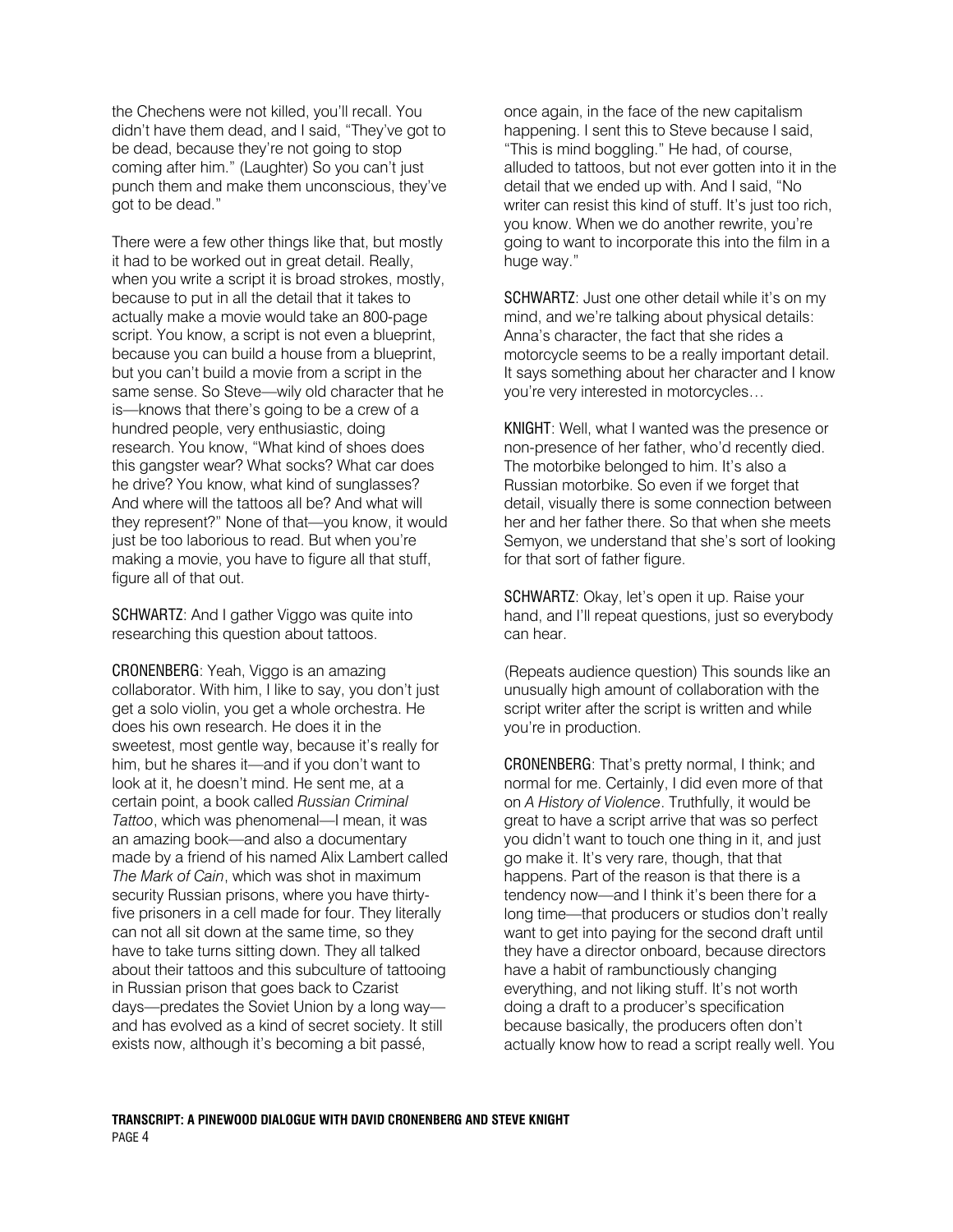know, they don't really understand what it needs to make it work onscreen; they just have an instinct that it could be good. So I think that's the reason. It's not really that unusual that a director should get very involved in the rewriting of a screenplay—and that takes nothing away from what the screenwriter is doing. The more that the screenwriter can do, the happier that I ambecause I'm very, very lazy. (Laughter)

SCHWARTZ: And are you thinking of who's going to be directing this when you're writing it? Or was he in the top ten on your list?

CRONENBERG: He wasn't thinking of me at all, guaranteed! (Laughter)

KNIGHT: Truthfully, you write the script on behalf of your characters, I think. And you know, it's great news when someone comes along who's going to… because when the director's onboard, that's when you know that you're probably going to get into production quite soon.

#### SCHWARTZ: Over here.

(Repeats audience question) Were there many deleted scenes? Were there many scenes that you guys filmed that didn't make it in?

CRONENBERG: No… There were a couple, there were some. One of the things that Steve will tell you is that I love short scripts, and that most of my glee and pleasure comes from cutting—which you might imagine. (Laughter) I think of that scene where he's cutting off the fingers and I say, "Yes, the guy will be—he'll weigh less." (Laughter) It's one way of losing weight.

AUDIENCE MEMBER: (Asks question about whether there will be deleted scenes on the DVD of *Eastern Promises*.)

SCHWARTZ: Oh; you can still buy the DVD, don't worry.

CRONENBERG: But no; you will not see these scenes on the DVD because I don't like doing that. I did that with one scene in *A History of Violence*. That's the first time I… they're deleted because I don't like them! (Laughter) Really, often it's not because of a performance or whatever, but just because once they don't work, they're gone. They're out of my head. I don't see why you should see them, anymore than you'd want to read the original draft of Steve's script. Do you?

### KNIGHT: Yes! (Laughter)

CRONENBERG: The other reason is that those scenes don't get developed, either. They're like the first draft, you know. I edited this movie in three weeks. So I don't spend a lot of time, normally, if the movie's working and if… I'm very concise on set. I don't do storyboards, but I'm pretty precise. So there's not a lot... I'd love to get to the point where I've cut the script so tightly that there are no deleted scenes, that we shoot everything and it is needed. I haven't quite achieved that yet. But there were a couple of scenes that… They don't get mixed, they don't get refined, because I cut them very early in the editing process. So they're not finished, and I don't have the heart to finish them to the extent that I could present them to you on the DVD as finished scenes, the way they would've been if they'd been in the movie. So that's my feeling.

AUDIENCE MEMBER: (Asks question about whether Cronenberg had to reshoot any scenes in the film.)

CRONENBERG: Did I have to go back to film? You mean reshoots kind of thing? No, I think there was… No; not really, no.

SCHWARTZ: He knows what he's doing, really. Trust me. (Laughter) Okay, another question.

(Repeats audience question) How long did the filming take? And how long did the fight scene take to film?

CRONENBERG: It was a fifty-three day shoot. So it was basically ten weeks, plus a little bit. The fight scene took about two days to shoot. Viggo, having had experience doing other fight scenes on other movies, said that normally something like that would take a week. He was very glad that it didn't, because he was getting very bruised and beaten up. I mean, obviously, he can't wear pads, you know; he's naked! (Laughs) So it meant

**TRANSCRIPT: A PINEWOOD DIALOGUE WITH DAVID CRONENBERG AND STEVE KNIGHT**  PAGE 5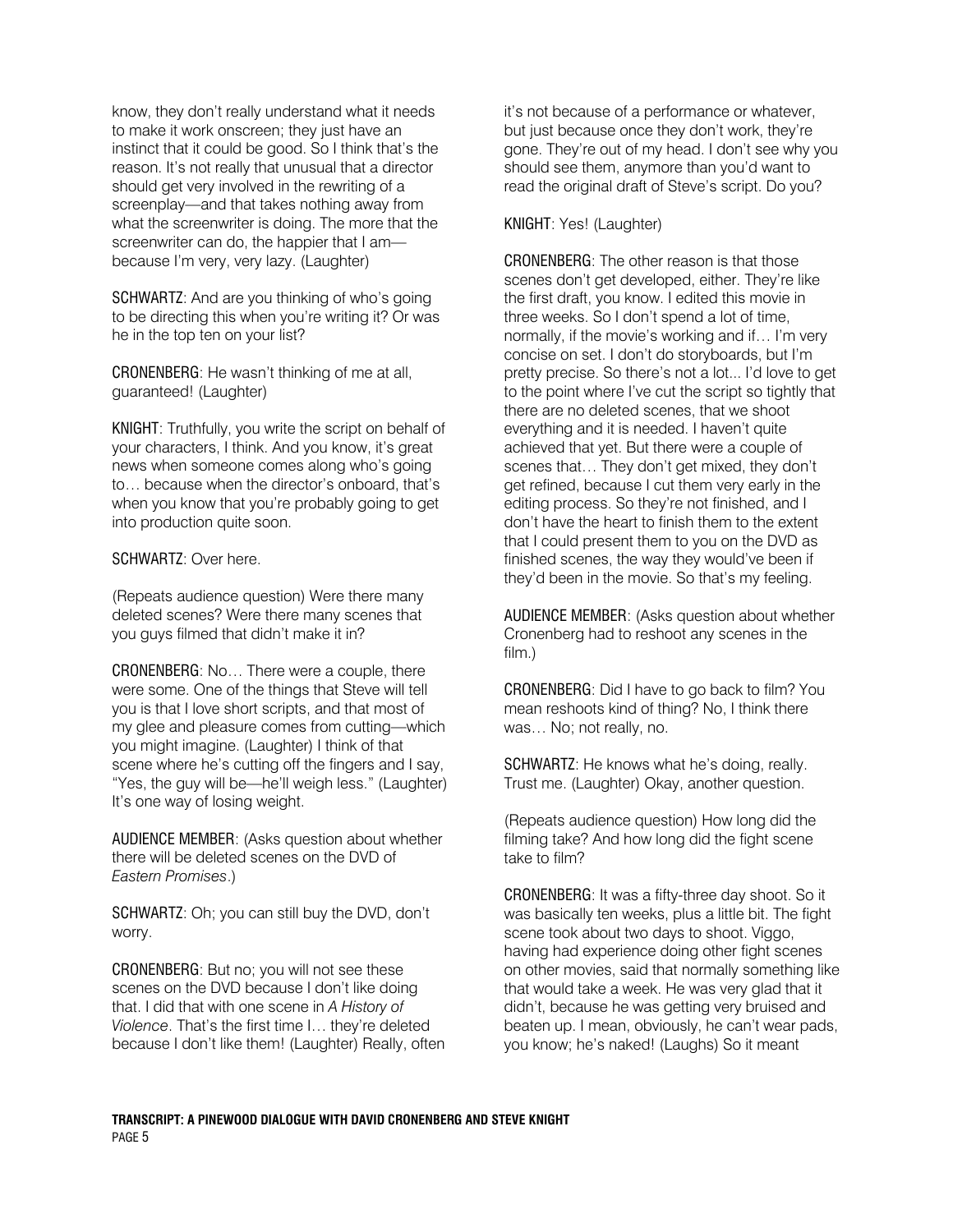that… I mean, the effects make-up man, Stephan Dupuis—he's a wonderful... he's brilliant—said to me, "You know David, I'm spending more time covering up Viggo's bruises than I am putting the tattoos on everyday." And I said, "Just don't tell me that. I don't want to know." (Laughter)

But it takes a lot of preparation, though—though I don't do storyboards, and though I love to come on the set not knowing what I'm going to do because I want the spontaneity of everybody to be involved. Speaking of collaboration, I want the collaboration of everybody on the set. You know, I have monitors everywhere. Some directors are very possessive about the image. They don't want other people to have the image and know what they're shooting. I want it open to the whole crew. I want everybody to know what's going on, including the actors. If they want to look at it, I'll play it back for them. So that's the kind of trust and transparency that's there on the set, which allows you to do a scene like that with a major actor. Also, the preparation that goes into it with the designing of the set with Carol Spier, who's a set designer I've worked with for thirty years; and the working out of the choreography with the stunt coordinator and the actors… It's just a lot of preparation. So we knew exactly what the fight scene was going to be—as far as you can know without actually shooting it, because once you start to shoot it, everything changes—which is why I don't do storyboards: everything changes, and I like that. But it really just took two days.

SCHWARTZ: Is there discussion about the thematic elements of the film? As an example, it occurred to me watching that fight scene that it has something to do with the idea of birth. There's a lot about birth and rebirth in the film, and he has just talked in a previous scene about being dead and that scene is sort of a rebirth. People have talked about how the film has elements and thematic relationship to your other works, but how does that manifest itself in terms of how you work on the set?

CRONENBERG: Well, Steve is twitching. (Laughter) I think that means he wants to say something.

KNIGHT: It's sort of not essential that people get the themes, I don't think, to enjoy the film. But

there are themes of rebirth and resurrection all the way through, I think, and also violence as destructive and violence as creative. I think those images and those themes are there. But I do think even if you're consciously aware of them, you feel their energy— the energy of those ideas in there—I think.

CRONENBERG: Somebody actually came up with a very interesting religious interpretation of the whole movie, with the baby being Moses in the bulrushes. Honest to God, I'm serious! You know, it was convincing. I'm convinced! (Laughter) I've made a religious epic, oh, my God! I loved *Ben Hur* (1959)… (Laughter)

But the truth is that even as you can not photograph an abstract concept, and an actor can not act the role of an abstract concept, I as a director can not direct an abstract concept. I'm talking about themes. You can't really… That doesn't help you creatively do anything. Even though when the film works, it does evoke these things and provoke them in the minds of the audience; and that makes it potent and interesting, and makes for interconnections and stuff. But basically, when you're making the movie, it's really detail by detail, shot by shot. It's very plastic and sculptural for me, making movies. It's got a lot to do with space, and three dimensions, and moving through space. No more than a sculptor can really think of the themes of what he's doing—you're working with stone or whatever it is, and you're trying to get the chisel to work and… that's how it feels.

SCHWARTZ: (Repeats audience question) It seems like there's a lot of emphasis on intimate exchanges between characters. Was that a conscious thing?

CRONENBERG: Well, it was written that way. It's a very intimate film, really. Also, I think the claustrophobia of—you know, what we were talking about—the multiculturalism, everybody being jammed together and having to figure out a way to work together, even if it's a criminal enterprise.

KNIGHT: What I wanted to get in there is that there are a lot of secrets. There are a lot of people with

**TRANSCRIPT: A PINEWOOD DIALOGUE WITH DAVID CRONENBERG AND STEVE KNIGHT**  PAGE 6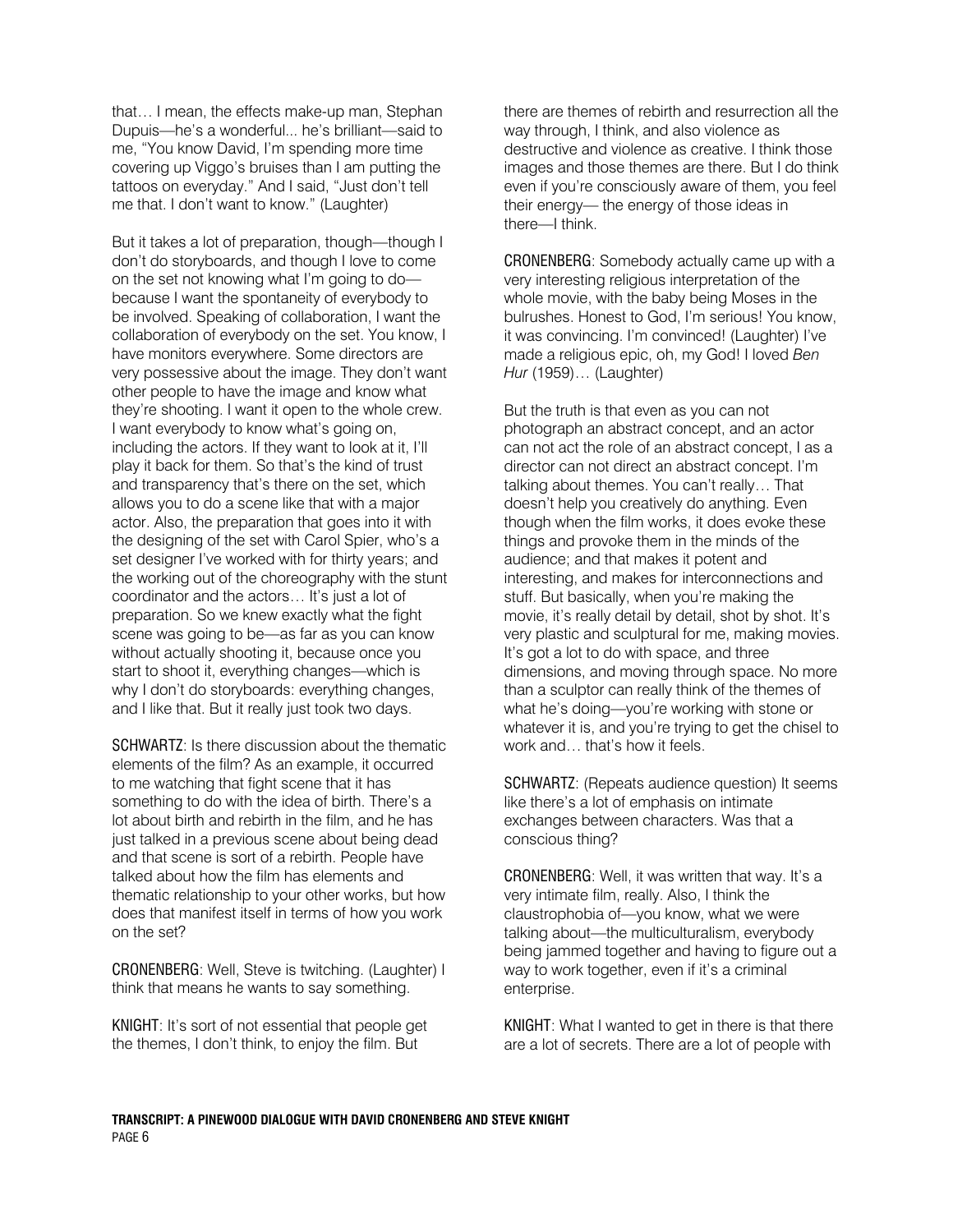two lives. There are a lot of moments when secrets are shared, or when we can see that secrets have not been shared in the normal way. So yes, that intimacy between characters who are desperately trying not to show their feelings I think is important, and that causes the tension.

CRONENBERG: And knives are intimate. Much more intimate than guns. In Steve's script, there were no guns. In London, there are a lot of guns. I mean, in England now. There used to be a time when the Bobbies, the police, famously didn't carry guns; but that's long gone. But I liked that element of Steve's script because it meant forced intimacy. I mean, if you're going to kill somebody with a short little curvy knife, that's an intimate act. It's got a strange perverse eroticism about it... especially if he's naked in a steam bath, of course. (Laughter)

SCHWARTZ: But there is an underlying sexual… a sexual undercurrent and a homoerotic undercurrent, which perhaps you are not working out consciously what you want to do with it, but it seems to be there throughout the film…

CRONENBERG: There is? (Laughter)

SCHWARTZ: Well, I could be reading into it….

CRONENBERG: No, of course, there is! And that is Steve's basic repressed homosexuality coming out... (Laughter)

KNIGHT: I'll show you my tattoo later. (Laughter)

CRONENBERG: Well, it starts with Kirill, the character of Kirill, who is basically really in love with Nikolai. He's a gangster who's gay, who could not possibly admit that even to himself, because that's like a death sentence in that milieu. Nikolai, for his own reasons—and at first we think it's because may be just wants to use Kirill to rise in the mob, and then later we realize he has other reasons for doing it—he flirts with him. He manipulates him. He uses that love, and that sort of repressed homosexuality, for his own purposes. So that's the basis of that; and then it comes out also in the steam bath scene and so on.

SCHWARTZ: (Repeats audience question) Have you always had this kind of open collaboration on the set? Or has that evolved more over time?

CRONENBERG: Well, the first movie I did, it was called *Shivers*, and it was shot in fifteen days, and you know… I think the collaboration with the actors came later, because in that first movie, it was like the actors were the bulls in your china shop, and the movie was the china shop. I had such a tight schedule that if an actor said, "Why don't I lie down over there, instead of saying the line by the window?" I'd go, "*No, no*! We got light over there, we got—the lights are over there, and I've got ten minutes to shoot this. Then we've got to kill the security guard and crash the car!" (Laughter) I didn't realize, though, that you could just say that to an actor, and then he would find some way to make what you had to do interesting for him. So it took me maybe three-quarters of that movie to realize that in fact, you didn't have to think that way about your actors, and that they could be collaborators.

But really, I think one of the only things that I can say to a young director as advice—because everything's changed so much since I started—is that you must invent your own version of being a director. There are no rules. All of the mythologies that your teachers give you is just mythology. You don't have to be like von Sternberg, you know? You don't have to be like… There's no one that you have to be like. There are many ways to be a director, and it has to come from you and your own temperament. There's no point… I would be terrible yelling at actors; I'm not good at that, you know? So I don't think that that works anyway, and the actors agree with me. But nonetheless… (Laughter) Well, there's a great… There are some directors who buy the whole, "You must humiliate everybody and you must torture them, you know, to get good stuff." I don't find that to be the case, and I've never had any reason to think any way differently. So yes—in short, yes; I've always had a very open and collaborative set.

Once monitors came in, I immediately felt that the idea that you must not show your actors; you mustn't let your actors see themselves—because they'll freak out; they won't like what they've done, and they'll want to change it, they'll want to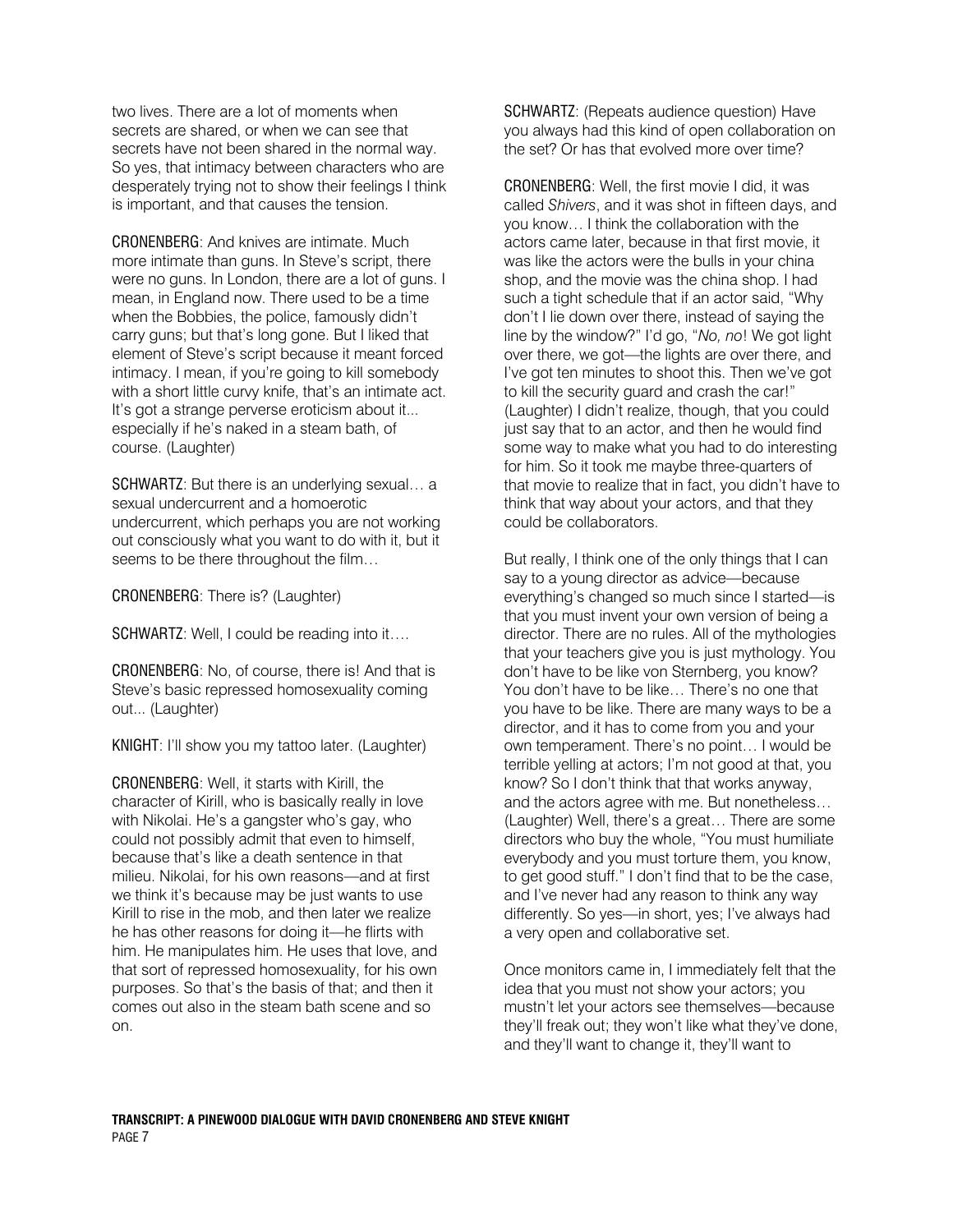reshoot it, and then it'll take a lot of time and so on and so on. I suppose if you had a really neurotic actor of a certain kind, that could happen, but I've never had that be the case. Mostly, actors who don't like to see themselves while they act, they just automatically just don't look. It's very straightforward.

SCHWARTZ: Was it true that you and Viggo were each reading Dostoyevsky while [filming]?

CRONENBERG: Yes. Doesn't that sound pretentious? (Laughter) But it's totally true. I thought, "Okay, what…you know, Russian-ness. Okay, we've got to get into Russian-ness. How do we do that? Well, Dostoyevsky. He's Russian; I'll read him." I just happened to have the latest translation of *The Possessed*, which in the new translation is called *Demons*. This is the Pevear and Volokhonsky, you know, series of— And I have a lot of those new translations. And I started to read *Demons* and I thought, "My God, this is just—this is sort of our movie, in a way." You know, anticipating it... secret societies and revolution and crime and all that great Dostoyevskian stuff. So I phoned Viggo and I said, "Viggo, you know, you really should read this, because… and don't read the old translation. Don't read Constance Garnett. This is really much better, much rawer and cruder and so on." He said, "I just finished it." (Laughter) So we were totally in synch; and you know, it's not research in the sort of traditional sense, but it's just we wanted to get into the soul of Russian-ness, each for our own reasons.

SCHWARTZ: (Repeats audience question) Viggo is very good in these fight scenes. Did he bring fighting experience before *A History of Violence*, or is he…?

CRONENBERG: No, I had to teach him everything. (Laughter) In fact, for *History*, I did find on the net some DVDs that teach you how to kill. So don't mess with me, that's all I'm saying. (Laughter) Because sometimes it's a reflex, I can't help it. (Laughter) But we did look at those, because we thought that that character would've learned to fight on the streets of Philadelphia, and it would not be military training or anything else; it would be street fighting, and that's what we based that

on. Whereas, for this movie, we felt that he would have some military training, probably KGB spetsnaz, we don't know; special forces. In fact, for each of those characters in the steambath scene, we assigned a kind of fighting to that character, because they would really have learned it from different places. In a way, it helped them to… You know, the way you fight is also an expression of character and your background. So it was basically very worked out choreography for a specific reason, not coming from Viggo's background—although God knows… you know. He has that scar here, you know….

But he's very athletic, and it would've been very difficult, obviously, to shoot a scene like that with an actor would—or couldn't—really do that. Stunt coordinators, who helped work out the scene, love working with actors because they come up with unusual things; and stunt guys have a stunt guy mentality, and it's usually a very, you know, restricted range of things that they would come up with. But sometimes you have to block the scene out with stunt people, and then just show the actors and let them do whatever they can. But in this case, all three guys—I mean, the big Chechen is actually a Turkish Cypriot who was forty-seven and zero in his amateur boxing career, and the other guy was a Georgian who had been in the military—so they were very able to do this on their own. But once again, it basically is choreography that's created dramatically.

SCHWARTZ: Of course, what's powerful that Viggo's performance is the subtlety and what he does when he's still, when he's not fighting; the kind of little smirk he gets. There's so much ambiguity about how you read him, and you're always trying to, as you're watching the film, trying to figure him out and read him.

CRONENBERG: Well, he did go to Russia on his own. Some people were horrified. They said, "No, no, you can't do that. You have to have a translator, and you have to have a guide with you and stuff." But he went to Moscow and St. Petersburg, and then he went to Yekaterinburg, which is in Siberia, which is where we figured this character would come from. He just went alone, because if you go as a celebrity—and Viggo never does that anyway, I can tell you—but you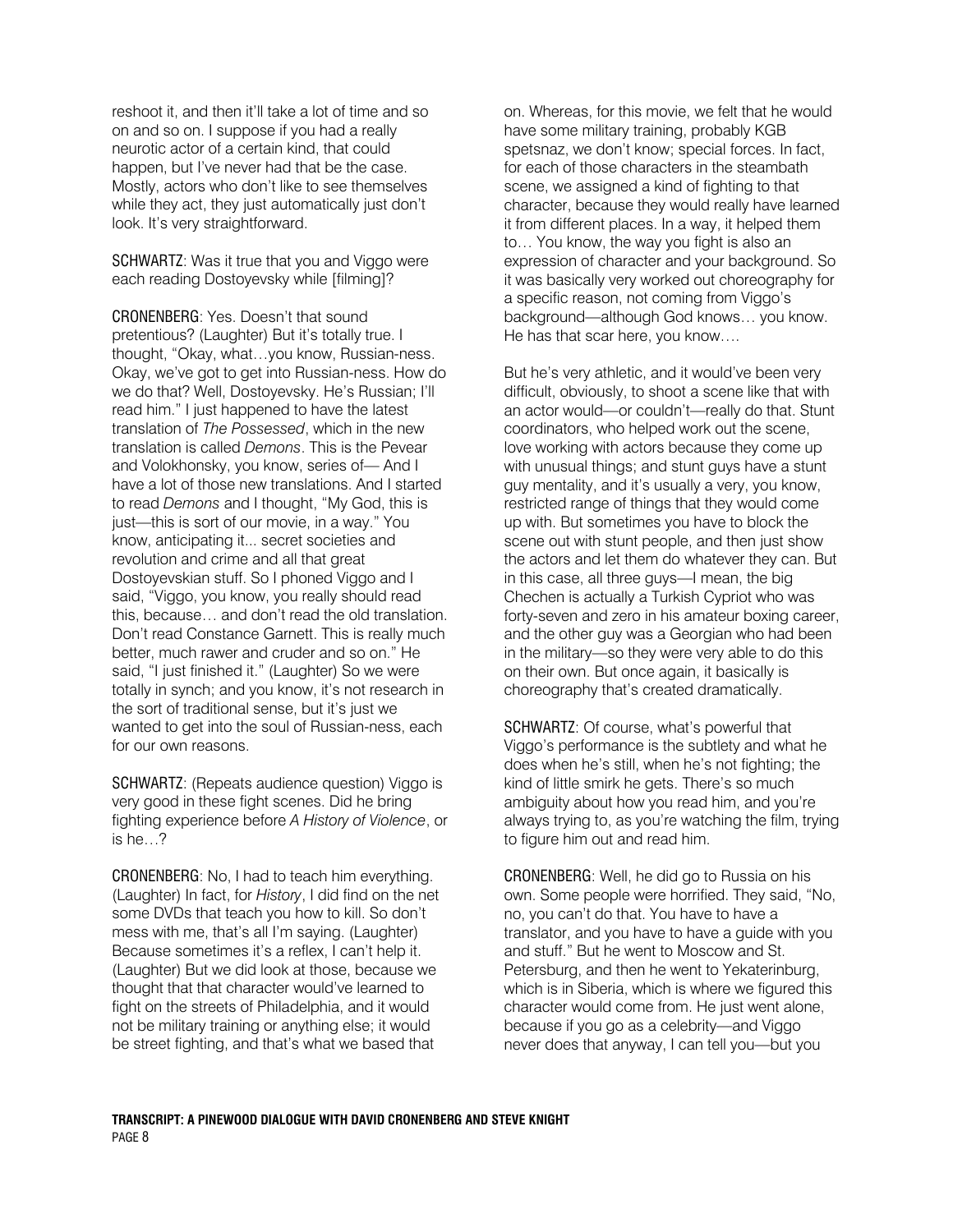can't really observe people. Anonymity is really important for an artist. You need to be anonymous. You need to be able to observe without being observed. If the people are looking at you, then you can't really see them. So he was driving a car, you know; being chased by farm dogs in Siberia and all of that stuff. (Laughter) It was all to see the whole… the kind of weight of a thousand years of depression, Russian depression; to see the way they held themselves; the way they hid themselves; the way they stayed aloof. How did they do that? And how did they speak? He saw all of that.

SCHWARTZ: Could you talk about your own research within London?

KNIGHT: Yes. The character of Semyon is based on a real person (which is one of the first things that sort of prompted me to start writing this); someone who, even though he's involved in organized crime, used to do Pushkin readings. You know, he was really quite intellectual. Also had that fantastic hospitality and warmth, but was also quite mournful and regretful. You know, and there's that lovely darkness about certain Russian characters and that sort of Russian temperament, which I think is a great sort of environment for this kind of story to develop.

SCHWARTZ: Howard Shore's credit, when it came up, got applause, and the music, as you were talking about that tone, is so much is captured in the music. I just wonder if you'd say…?

CRONENBERG: I hate when that happens. (Laughter)

SCHWARTZ: When they're applauding other people?

CRONENBERG: Yes. (Laughter) No, Howard is… you know, we grew up in Toronto…

SCHWARTZ: You were the one hissing in the background.

CRONENBERG: I was singing. That's the way I sing. (Laughter) No; Howard and I grew up together in Toronto, and he's done almost every movie that I've done, and he's just so sensitive to…

Analyzing the way music is usually used in movies, it's there to exaggerate or support the tone that's already in the scene. You know, so if it's a sad scene, you get really sad music; if it's an action scene, you get action music. Often that betrays an insecurity of the filmmakers, who feel it's not punchy enough, it's not giving you what should be there, so you know—wall-to-wall music, perhaps.

But the kind of music that we like, and that I asked for, is music that adds a whole other layer of meaning and emotion that's not necessarily in the scene itself, or is only a subtle thing in the scene. That the violin, the voice of the violin was so beautiful... There's a wonderful English-Italian woman who played that violin for us in the movie, and it's just so emotional and so wonderful. But you know, you say, "Okay, it's Russian. So there's got to be balalaikas, right? Well, we do have balalaikas, but it would be so easy to be kitschy and just do a Russian pastiche. Howard managed to find the soul of Russian-ness, without doing a kind of kitschy version of Russia. It's so subtle, what he does, and so beautiful.

SCHWARTZ: (Repeats audience question) Is three weeks a long time to edit? What kind of editing equipment do you use? (I guess he wants to get the same machine.) And then at what point do you let the film go and let it—?

CRONENBERG: Well, three weeks is ferociously short. It shocks all other directors, and they hate that I say that, because then their producers will expect them to not do the six months of editing that they want to do. And no; I think normally in your contract—in a DGA contract, in fact—I think it's fourteen weeks that you get. Marty Scorsese spent a year doing *The Departed*, I think? It really varies. But there are standards; standard contracts and stuff.

But no; three weeks is ferociously short. We did refine it after that, you know, when we sort of screened it for friends, and there were little things. But the structure—you know, the deleted scenes, and the basic shape of it—I mean, let's put it this way: In three weeks I said, "Okay, that's my director's cut. I'm willing to show it to my producers and to Focus [Features] distributors."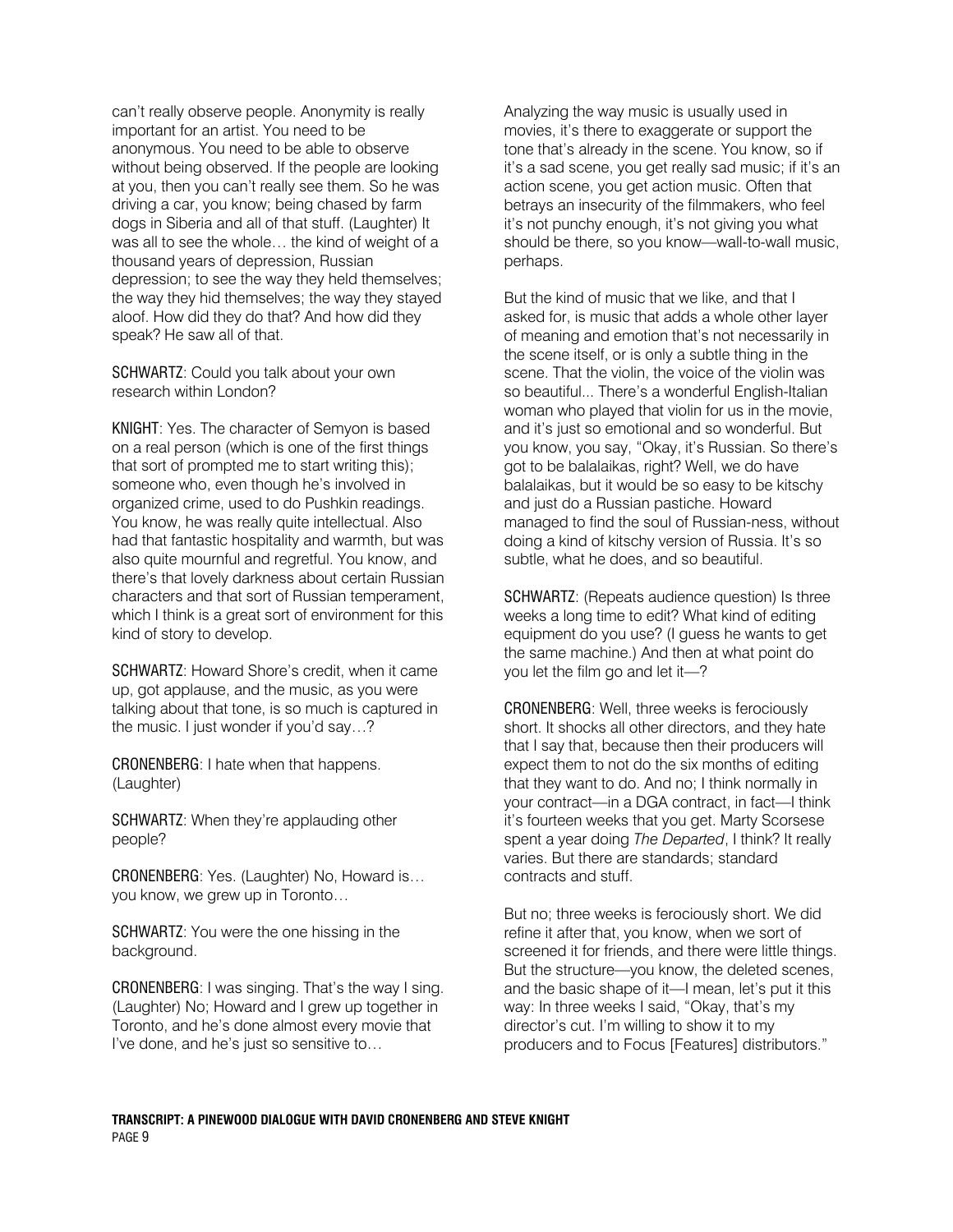So that means that I'm confident that that's pretty much the movie. I'm open to feedback at that point. But usually directors are pretty reluctant to do that until they're pretty confident they've got what they need.

We edit on Avid. I love electronic editing. People who say you should go back to film are insane. You know, forget it! Because with electronic editing… Well, for me, it's like word processing. I couldn't wait to get rid of typewriters (even though if you saw *Naked Lunch*, you know I have an affection for typewriters.) because it works the way your mind works, which is nonlinear. That is to say, you jump around, and you can do that with electronic editing. So I would never—I mean, film editing is pretty much dead. I think Spielberg still does it; but you know, that's him.

And what else—oh, when do you let it go? Well, you let it go… I don't find that very difficult. I mean, by the time you go into the sound mix, any cuts that you make mean a lot of work for a lot of people, because you have a hundred soundtracks, and if you make one frame change, then they have to change all hundred tracks. Of course, it's easier, because they're all digital and electronic too. So by the time you go into the sound mix, you should pretty much be prepared to say, "That's the cut."

SCHWARTZ: And are you seeing cuts of the film? When do you see them?

KNIGHT: When David has done the edit.

CRONENBERG: I haven't let him see it yet! (Laughter)

KNIGHT: Yes, exactly; what happens?

CRONENBERG: Soon, soon…

KNIGHT: No; but the process of the edit takes place, and then a version is shown. But I mean, for me, interestingly, the first time of seeing anything is horrifying. It really is. It's just weird! At that point, you don't know if this is any good or not, and you just have to wait… and then you finally get to understand how it looks.

CRONENBERG: You never told me that. (Laughter) You told me it was great!

SCHWARTZ: (Repeats audience question) So, you've had an interest in violence, terror, sexuality, and sensuality throughout all your films. What keeps bringing you back to that?

CRONENBERG: Well, isn't everybody? (Laughter) Yes; well, I can tell you that first of all, it's intuitive and instinctive. Then gradually, as you get older and you start to observe yourself, you come to some understanding. I think I can almost say it's a philosophy now. For me, the first fact of human existence is the human body. I'm an atheist. I don't believe in an afterlife. I think that if you kill someone, that's an act of absolute destruction. There's no saying, "Well, but he's in heaven, it's okay; with the seventy-two virgins…" or that it's karmic recycling and he'll come back as a fish or something.

So I take violence very seriously—because when we talk about violence, we're talking about the destruction of a human body, and therefore, of a unique human being—by my way of figuring. So you read about statistics; five-thousand people died today here and there. I take it seriously. It's very deep. I want it to be… to have this weight that I think it deserves.

Likewise, then, if you're thinking of the body which so much of culture, religion, art, politics, tends to hide; the importance of the human body is veiled by all of those things—if I unveil that, than of course sexuality is obviously a hugely important thing. And sensuality—when you talk about senses, sensuality, you're talking about the body. So to me, therefore, as an artist drawn to what is most primal, and potent, and profound, that means those things to me. That's the way I see it.

SCHWARTZ: Well, we'll end on that grand philosophical note. I want to thank all of you; the film opens tomorrow. Thank you so much for being here.

CRONENBERG: Thank you very much. (Applause)